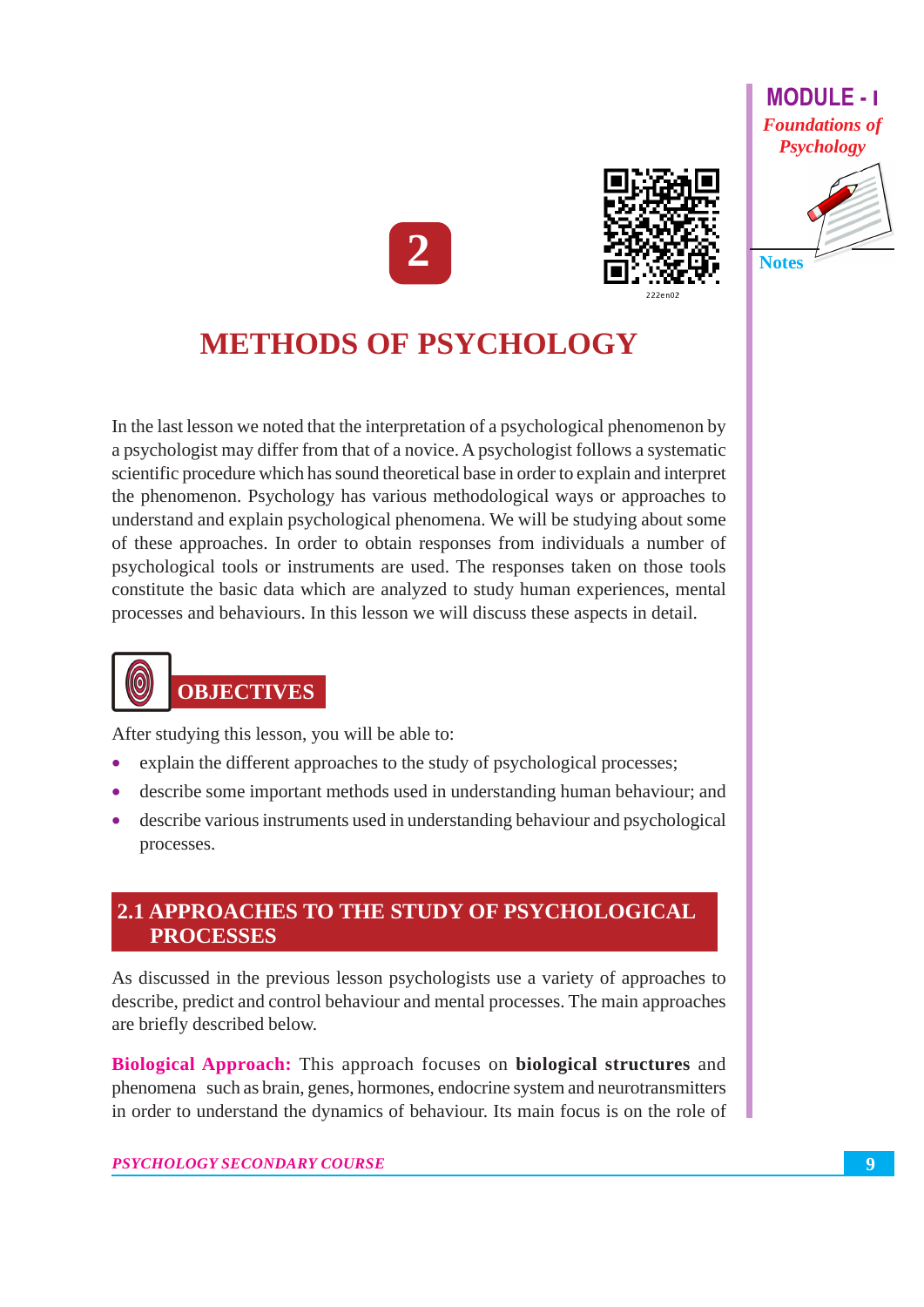## **MODULE -Foundations of Psychology**



different parts of brain in regulating feelings, memories, emotions and other aspects of behaviour. Similarly the impact of over-secretion or under-secretion of different kinds of hormones in governing behaviour is studied. Behaviour genetics as one of the subdesciplines studies the genetic determinants of behaviour. Moreover, this approach looks for physiological basis of human behaviour.

**Psychoanalytic Approach:** The father of psychoanalytic approach Sigmund Freud focused on **unconscious libidinal energy** in describing the present state of the individual. He studied mind in terms of hierarchical arrangements of experiences in the form of different layers of consciousness (e.g. conscious, preconscious, and unconscious). Freud explored the nature and quality of unconscious through analysis of dreams, slips of the tongue, neuroses, psychoses, work of art, and rituals. He assumed that majority of human behaviours are triggered by **unconscious motivation**. Thus to understand the present human behaviour the analysis of unconscious mental contents is considered most important.

**Humanistic Approach:** Contrary to Freud, the father of humanistic approach Carl Rogers put greater emphasis on **conscious experiences** of the present situation, role of interpersonal experiences across the course of life, and people's capacity to grow toward psychological maturity. This approach basically assumes that a person is an active and self-actualizing agent and has a choice in deciding his behaviour. As a part of the self-actualizing process a person seeks to maintain a congruence between self and experience. However, because of past experiences with **conditional positive** regard, he may deny or distort the experiences that threaten one's self-system. Such a self-system can be changed in the therapeutic setting through genuineness, unconditional positive regard, and empathic understating of the client's problem by the therapist.

**Behaviorist Approach:** The unit of analysis for this approach is **explicit, objective** and overt behaviour and its relationship with environmental stimulation. The father of behaviorism J. B. Watson emphasized on objective analysis of behaviour. He advocated that behaviour is largely governed by the association between stimulus and response and the behaviour can be shaped in a desired direction by manipulating this association.

**Cognitive Approach:** The cognitive approach emerged as an alternative to the mechanistic paradigm of behaviourism. This approach mainly focuses on the study of information processing capacity of the individual in terms of perception, remembering, thinking, language, reasoning, problem solving and decision making which are called higher mental processes. It proposes that we look out for information in the world and our behaviour depends upon the way we process this information. This approach largely relies on **computational models** and assumes that behaviour and mental processes can best be understood by treating them in terms of information processing.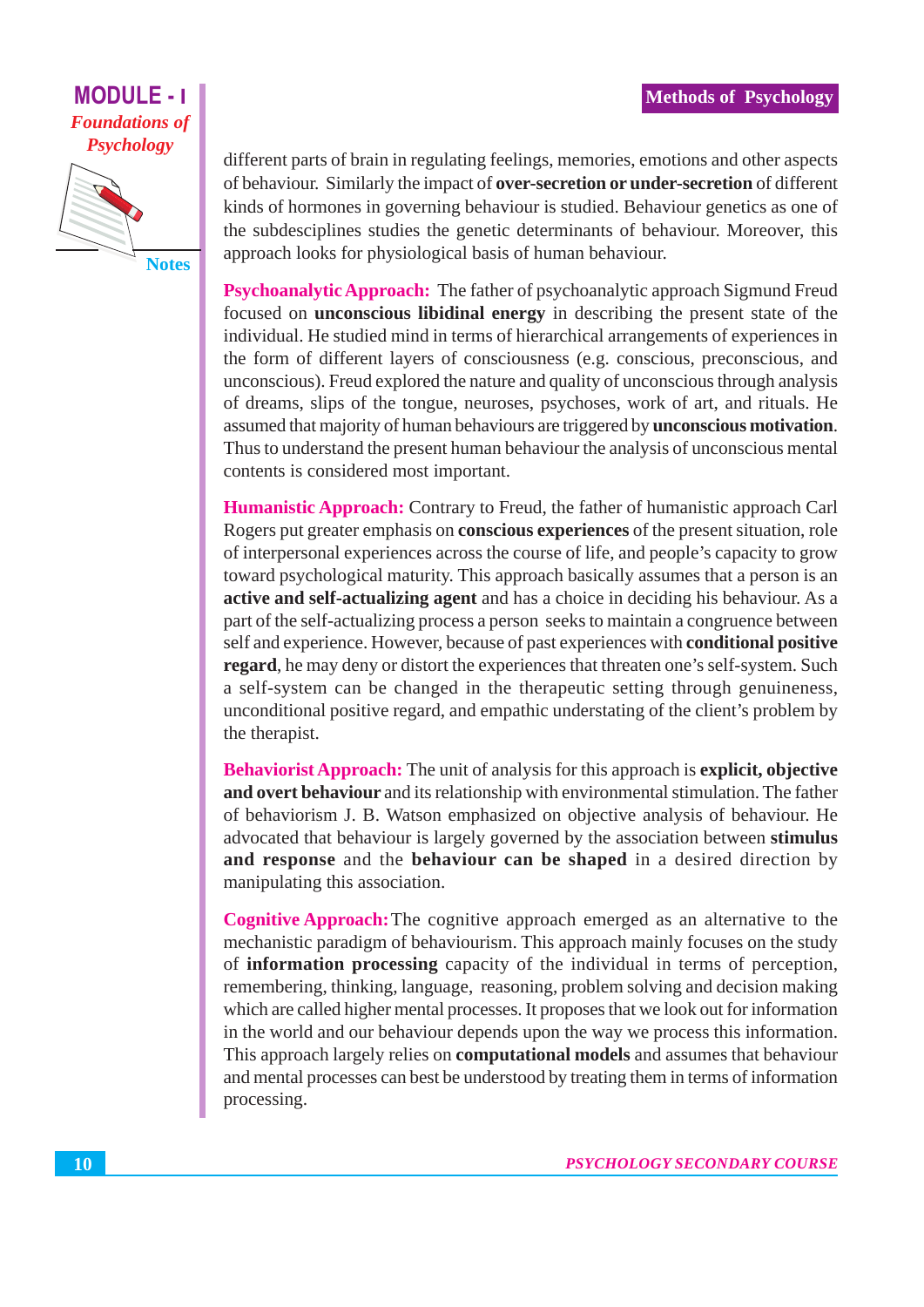The above discussed approaches indicate that mental processes, experiences and behaviours can be understood from various vantage points. In fact human behaviour is complex and its varied aspects are to be appreciated in many ways.

# **INTEXT QUESTION 2.1**

- focuses on the role of different parts of  $\mathbf{1}$ . brain in regulating feelings, memories, emotions and other aspects of behaviour.
- 2. Focus of the is on the information processing capacity of the individual.
- $\mathcal{Z}$ - assumes that the person is active and self-actualizing agent and has a choice in deciding his behaviour.
- 4. According to the majority of human behaviours are triggered by unconscious motivation.
- 5. The unit of analysis for the  $i<sub>S</sub>$ explicit, objective and overt behaviour and its relationship with environmental stimulation

## 2.2 METHODS TO UNDERSTAND PSYCHOLOGICAL **PROCESSES**

In order to understand human behaviour various scientific methods are used. The purpose of study or research is to develop principles and theories, test them and apply for solving different human problems. In this way we develop dependable understanding that helps us in guiding behaviour in various situations. Since human beings are complex living organisms their behaviours are shaped by many factors both intrinsic and extrinsic to him or her.

A psychological research carried out scientifically has the characteristics of *objectivity* which means that such researches are free from any kind of biases. It is *testable* time and again and can be open to all. One can verify its authenticity by following the same method in terms of getting the same result. It has scope for *self-correction*. In other words the researcher corrects his or her understanding if there is some error and goes for revision. The scientific studies have also the characteristic of *replication* which means that the results of the study are consistently verified by similar other studies across different settings.

Thus in psychology a number of methods are used to carry out scientific studies. These methods are discussed below.

**Observation:** While shopping in the market you must have noticed various activities of the people. When you observe their activities you also think about as to why they

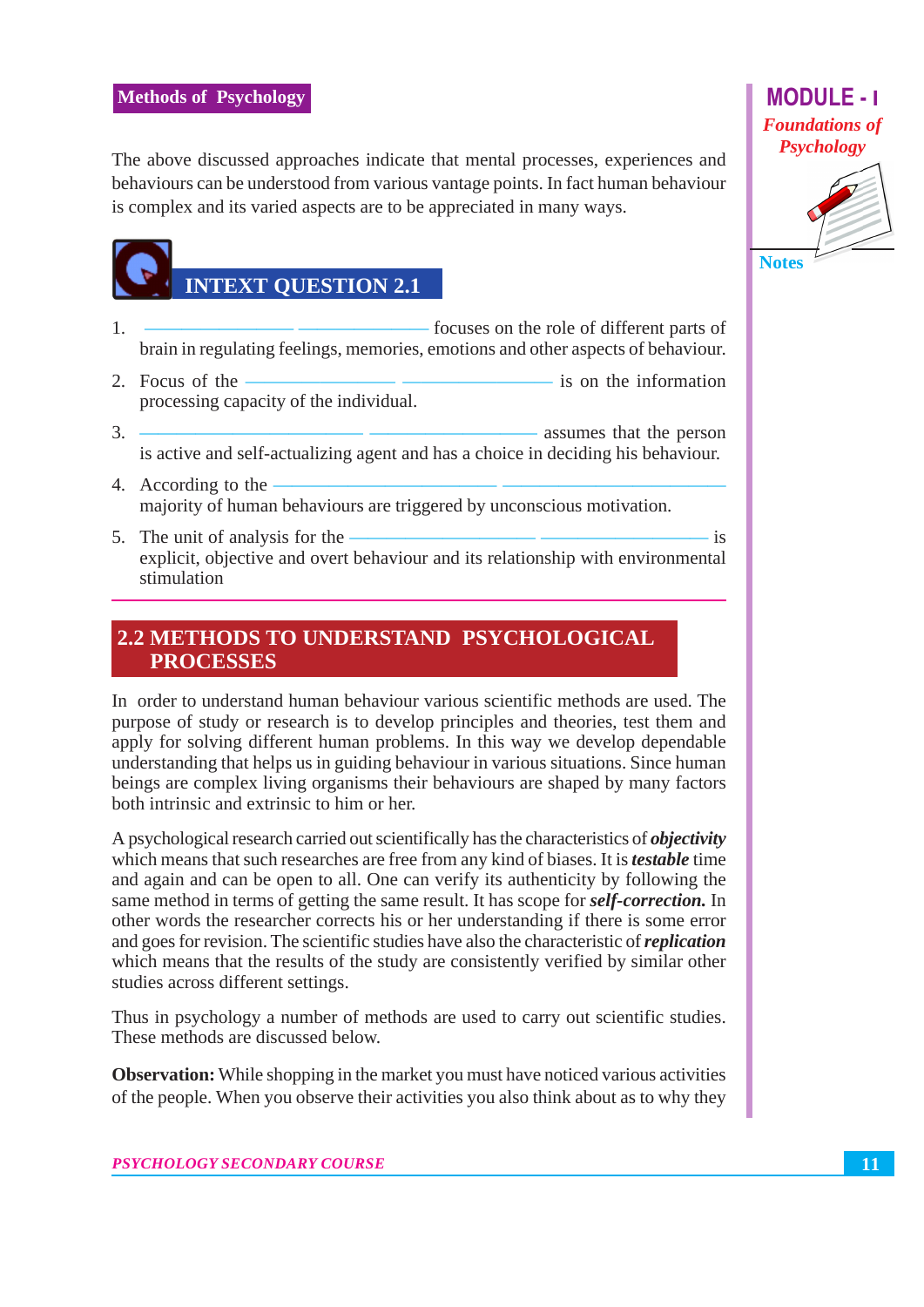# **MODULE - I Foundations of Psychology**



are doing those activities and probably you reach to a conclusion about the causes of such activities. Such a way of knowing about others is called **observation**. However, the meaning of observation goes a little further as compared to discussed above. Observation as a method of enquiry is often understood as a systematic registering of events without any deliberate attempt to interfere with variables operating in the event which is being studied.

#### **Some Interesting Facts about Observational Method**

Perhaps the most famous informal observations in the history of developmental psychology are the observations made by Jean Piaget on his three children when they were infants. These observations went on to become the empirical foundation for Piaget's developmental theory. You can also observe the developmental patterns of your younger sibling or nephew, to understand the changes in sensori-motor development and other aspects of development.

This method is used in natural as well as laboratory settings. When it is used to study the events happening in natural environment it is called *naturalistic observation* such as observing the behaviour of children on playground. In this case the observer (psychologist) has no control on the extraneous variables. He or she simply records the entire activities and then analyze them. On the contrary in the case of *laboratory observation* the event under study is controlled by the observer. For example, studying the effect of induced stress on task performance.

Observation is also divided into **participant and non-participant types** depending on the role of observer. In the case of *participant observation* the researcher mixes up with the event under study and conducts the study. Where as in the case of *nonparticipant observation* the researcher maintains an optimum distance and has little impact on the events under study.

One of the most important advantages of observation is that it studies the range of behaviours in the form in which they are happening. However, this method requires more time and effort. It often becomes victim of the biases of researcher.

### **Activity 1**

### **Method of Observation**

To develop an observation tool, you need to establish the indicators for the observation. Indicators are based on what you expect to find in the environment, or process. The second aspect is to consider each of the indicators and measure them for their presence or absence.

A. Now try to use the observational method to collect data:

Make a video recording of any family function, or use a recording that is easily available and study it for non-verbal communication cues. Identify the indicators, such as smiling, shaking hands, the act of Namaste, use of hands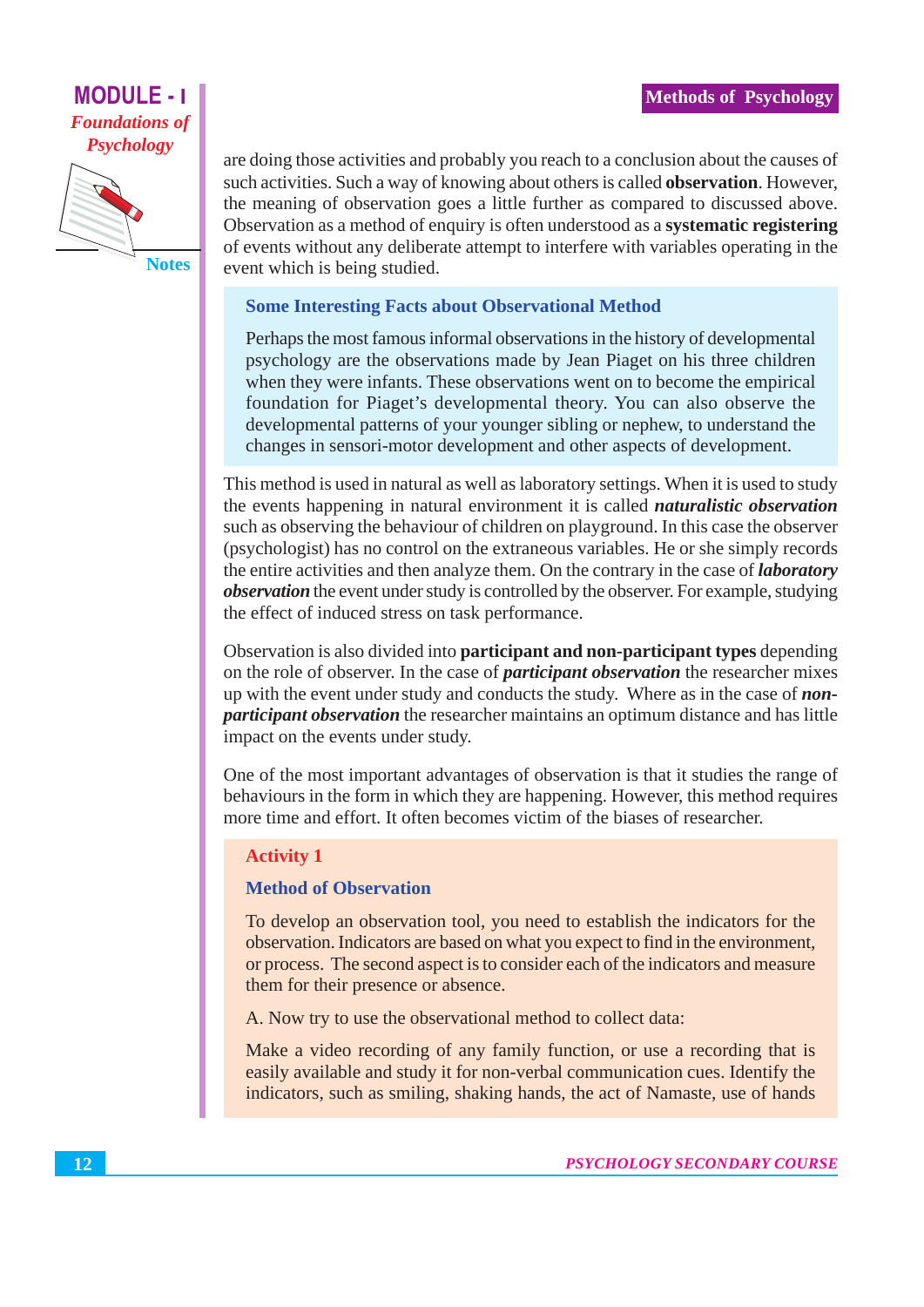and the like. Count with the help of tallies how many times these cues are used by the people in the video recording. You can prepare a table with various aspects of observable behaviours; this will help you to understand which nonverbal cue is used more in the Indian setting. Also try to find out about gender difference, do men shake hands more than women, do women touch the feet of elders more than men? You can generate many more questions of your choice.

**Experimentation:** In the case of experiment the experimenter studies the effect of one variable on the other by deliberately manipulating and controlling one variable. The variable which is controlled and manipulated by the experimenter is called **independent variable** (IV) and the variable on which the impact of independent variable is studied is known as **dependent variable** (DV). In a simple experiment two groups are formed. One is experimental group in which participants receive the independent variable. The other is control group in which behaviour is observed without giving the independent variable. By manipulating independent variable the experimenter is in a position to state that change induced in one variable brings change in another variable. Apart from these variables the experimenter has to also simultaneously take care of other variables which are beyond his or her control. Such variables are called *relevant variables* and need to be controlled as they might confound the effect of independent variable.

In experimental studies three kinds of relevant variables are taken into account. These are organismic variables, situational variables and sequential variables. Organismic variables are related to personal characteristics of the participants such as age, sex, and personality features. Situational variables are concerned with the quality of physical environment during the conduct of experiment such as temperature, humidity and noise. Sequential variables are related to the very procedure of conducting the experiment when the participant is required to be tested across several conditions. Hence exposure of the participant to varied conditions may result either in attaining proficiency due to practice effects or in developing fatigue and monotony towards experiment.

Experimenters use following techniques to control the unwanted effect of relevant variables.

- (i) Elimination: In this technique extraneous variables are eliminated from the experimental setting.
- (ii) Making Conditions Constant: In this technique the extraneous variables which cannot be eliminated are kept constant in order to make their effect same during the entire experiment.
- (iii) Matching: Through this technique the relevant variables are equated or held constant across all the conditions of experiment.
- **(iv) Counter Balancing:** This technique is used to minimize the effect of order or sequence. This is usually done by dividing the participants in two groups. On



**PSYCHOLOGY SECONDARY COURSE**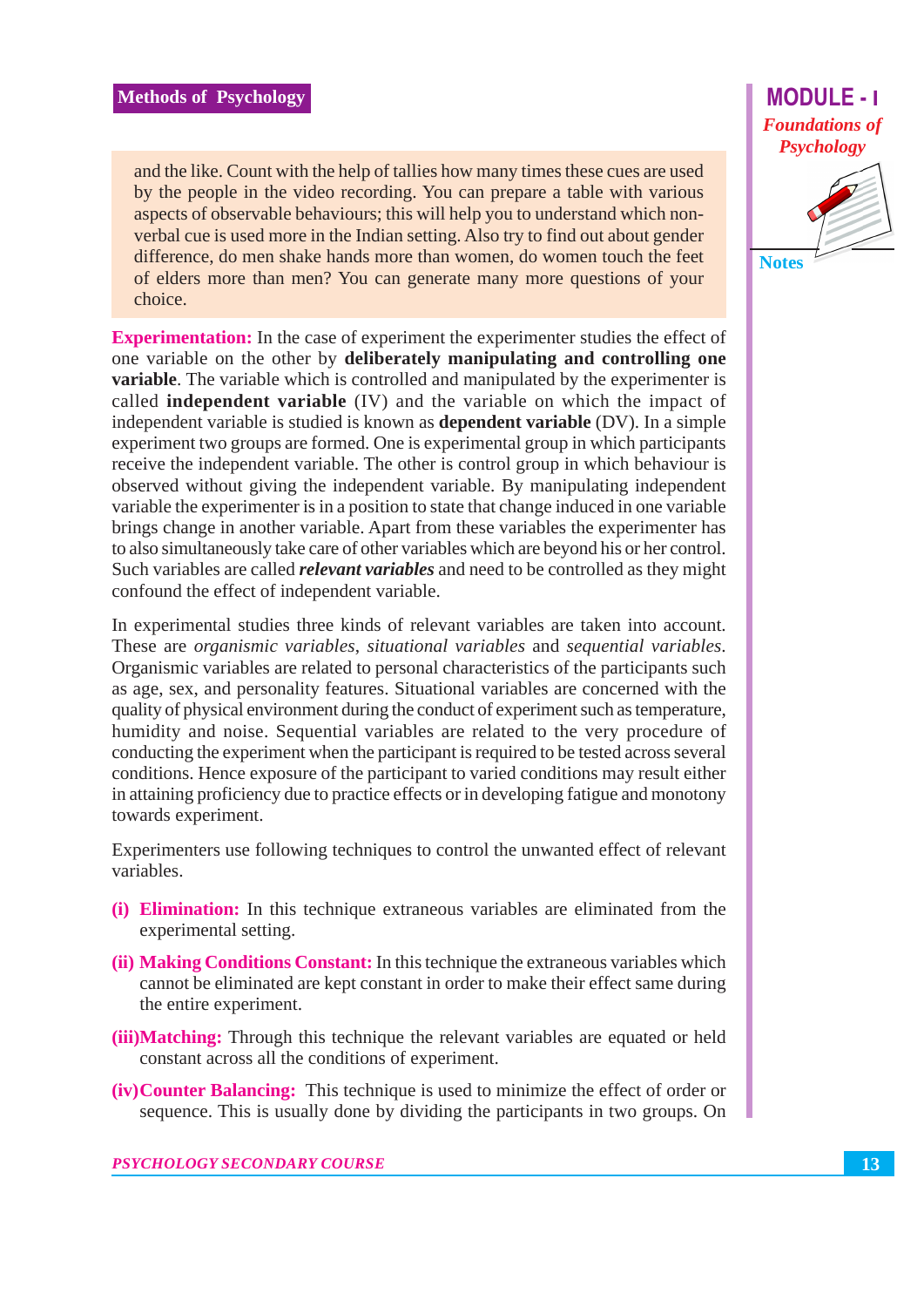**MODULE -Foundations of Psychology** 



first occasion half of the group (Group A) is given task 1 and the other half (Group B) is given task 2. On the second occasion Group A is given task 2 and Group B is given task 1.

(v) Random assignment: In the case of random assignment all the participants have equal chance to be exposed to experimental and control conditions. It removes the systematic differences between groups.

In addition to experiments carried out in controlled setting (laboratory experiment) experiments are also conducted in natural life conditions. They are called field *experiments* and quasi experiments. Like laboratory experiment independent variable is manipulated and participants are assigned to different groups. In quasi experiments independent variable is manipulated in natural setting using naturally occurring groups to form experimental and control groups.

Case Study: You must have seen a doctor asking personal details in addition to the information about the medical problem of the patient or a media person asking so many questions about various aspects of life while taking interview of a popular person. The purpose behind asking these questions is to know more about the person in terms of his experiences, relationships and interaction with others so as to prepare profile of the person. In psychology this method is called case study.

In the field of psychological enquiry case study method has its own importance and relevance. In this method the main unit of analysis is the individual and his experiences across different contexts in life. It focuses on the individual's interactional patterns with significant others as well as his personal experiences across different real life situations. In order to prepare a case history of data are taken from many sources for example his or her family history, educational life, medical history and social life. This method is very popular in clinical psychology and life span developmental psychology.

In order to prepare the case history usually interview, observation and psychological tests are used to obtain information about the individual. The data collected through these techniques are analyzed in detail. A comprehensive profile of the individual is developed which reflects the description of events in his or her life. Case study helps to locate unique experiences of life as well as the various emotional and adjustment problems of the individual.

Though case study gives a detailed and in-depth description of individual's life we cannot make a very conclusive judgment about the individual without further establishing the reliability and validity of such information from various sources such as family members, friends and administration of some standardized psychological measures. Caution should be taken in planning data-collection from the individual and interpretation of the responses given by the individual.

Survey: You might be aware that television news channels or newspapers ask you to send your view through SMS on current issues of national or international importance. While doing this they try to seek the opinion of people on those issues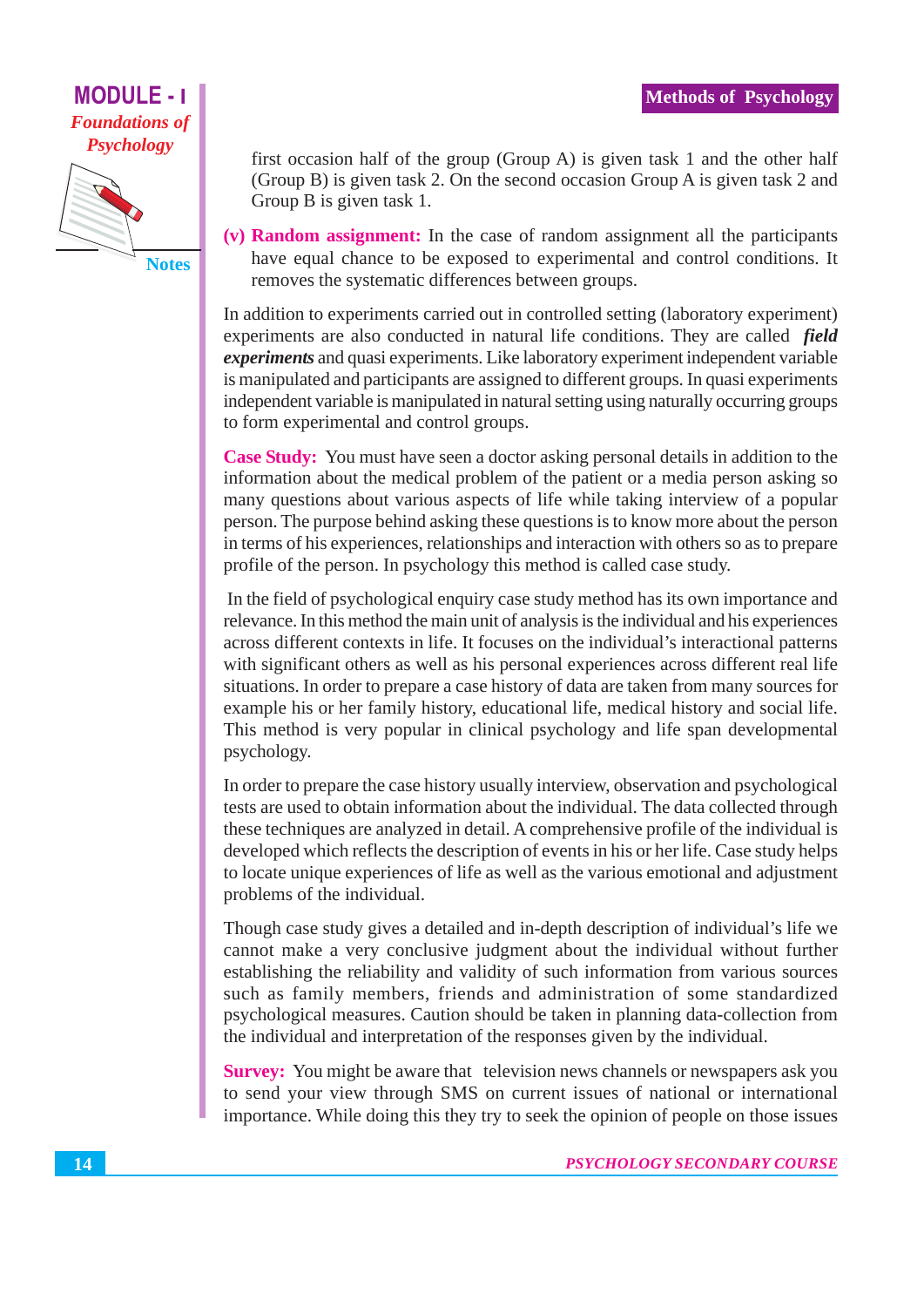to communicate their view to the Government as well as to the society. For example they conduct opinion poll during the election as to which political party enjoys support of the majority of the people. Conducting such a study is called survey research. It is one of the popular research methods not only in psychology but also in other disciplines such as sociology, political science, economics and management.

In psychology survey method is generally used to study the pattern of opinions, attitudes, beliefs and values of the people. This method is also used to test the hypothesis about the relationship of variables especially when some incident takes place. For example media tried to analyze the responses of the people across the country after the attack by terrorists on Mumbai. In order to collect the data from people a variety of sources are used such as directly contacting the participants with a set of questions and taking their interview, sending the questionnaire through email or through post and asking them to send SMS by their mobile phones. Thus in survey, research is generally conducted through questionnaire or interview. It can be conducted on a single individual as well as on a group.

# **INTEXT QUESTIONS 2.2**

- 1. Observation is divided into and observation depending on the role of observer.
- 2. In an experiment the experimenter studies the effect of one variable on the other by deliberately -– and one variable.
- 3. In the case study method the main unit of analysis is the and his experiences across different contexts in life.
- 4. The variable which is controlled and manipulated by the experimenter is called - variable and the variable on which its impact is studied is known as -- variable.
- $5<sub>1</sub>$ — method is generally used to study the pattern of opinions, attitudes, beliefs and values of the people.

## **2.3 PSYCHOLOGICAL TOOLS**

While conducting psychological research a variety of tools are used to collect data and relevant information from the participants. These tools are in the form of paper, instruments or computer software. The administration of these tools helps the psychologist to obtain verbal, written, behavioural or physiological responses. In this section we will discuss some of the psychological tools which are frequently used in conducting research.

**PSYCHOLOGY SECONDARY COURSE** 

# **MODULE-1 Foundations of Psychology**

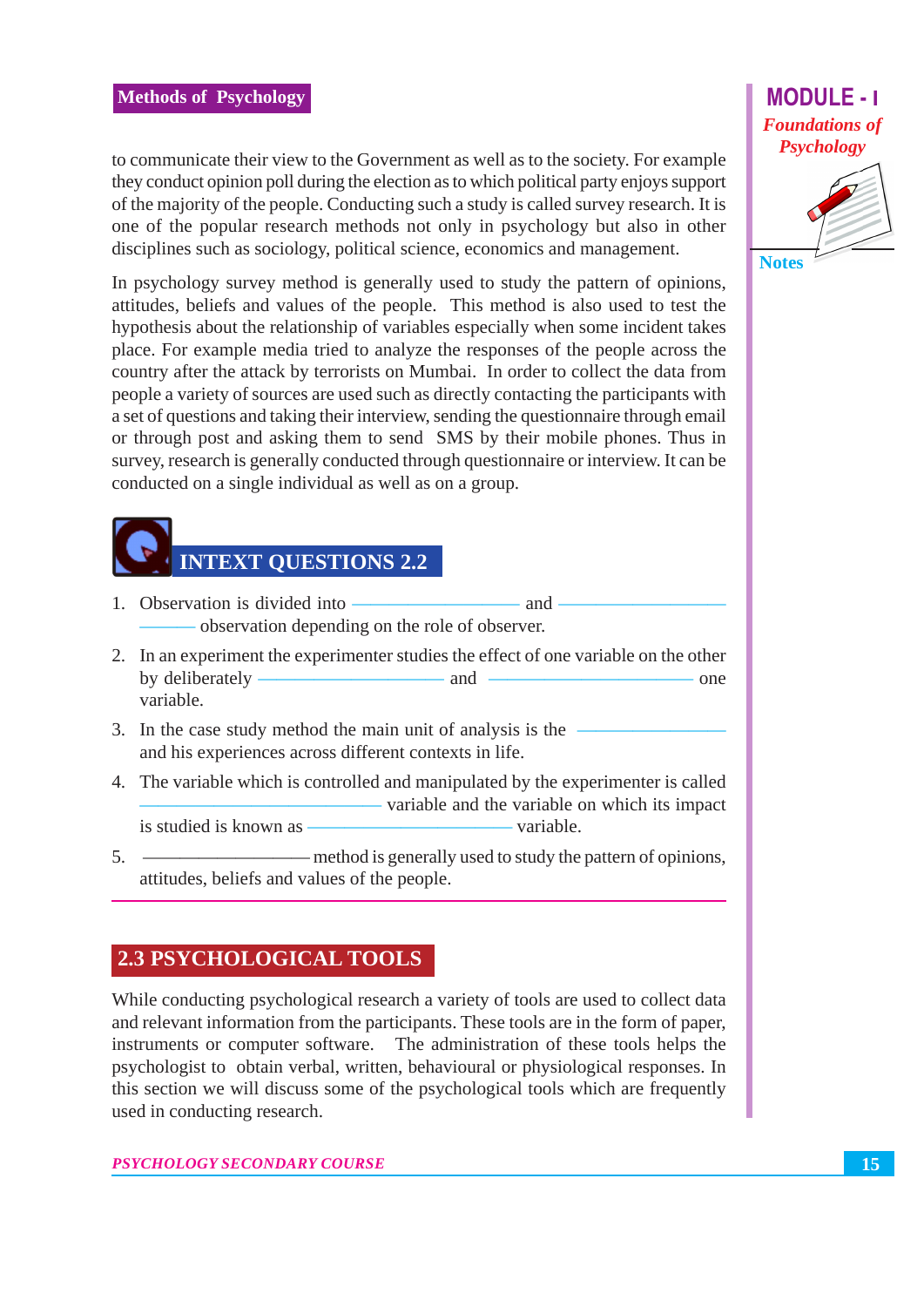# **MODULE - I Foundations of Psychology**



Psychological Tests: You must have heard about psychological tests which measure intelligence, aptitude and interest. Development of test is a major area of activity in psychological research. The tests are designed and developed to assess various psychological attributes. They are developed on the basis of a theoretical framework. For example a test of intelligence is developed following a theory of intelligence. These tests are administered to the individual alone or in a group setting. The obtained score of the individual on the test reveals his or her position in relation to others who also respond to the same test. Thus a psychological test provides an objective assessment of different qualities and limitations of the individual. A standardized psychological test has properties of reliability and validity. Reliability of a test refers to its consistency in terms yielding dependable scores. Validity of a test reveals the extent to which the test measures what it claims to measure.

Depending on the nature and administration a test can be either *verbal* or *nonverbal (performance)*. In a verbal test the responses are taken in oral form. In nonverbal or performance test the responses are taken in the form of performance or certain behaviour. Psychological tests are also categorized as *objective* and *projec*tive. An objective test contains direct items about the psychological construct. The individual has limited freedom to respond to the items of the objective test. A *projective test* uses ambiguous, vague and unstructured stimuli such as pictures, inkblots, drawings, incomplete sentences etc. In this type of test the individual is free to give his/her responses.

Thus a number of tests are used to assess psychological attributes of the individual. The score on the test reveals the extent to which the individual possesses those attributes. Such scores help the psychologist to decide about the future course of action.

**Questionnaire:** A questionnaire consists of a set of questions to which the individual is required to respond. The items (questions) of the questionnaire can be either in closed-ended form or in open-ended form. In the case of closed-ended item the individual is provided with limited alternative and he or she has to choose only one alternative which reflects his or her view on the item. In *open-ended* items the individual is free to give his or her response the way he or she likes. The instruction as to how to respond to the items of the questionnaire is written on the first page. Data from a large number of individuals can be taken at a time as the questionnaire can be easily administered to a group of people. The items of questionnaire are written in simple and explicit language so that anyone can understand it. All the items tap various aspects of the construct which is measured. The items are often arranged in the sequence from general to specific.

**Interview:** It is a techniques of data collection in which a face-to-face interaction occurs between two persons with a set objectives. The person who conducts interview is called interviewer and the person who give responses is called interviewee. The interviews are also conducted through telephone, internet and video conferencing. The main purpose of interview is to understand various personal characteristics such as attitudes, values, interests and preferences.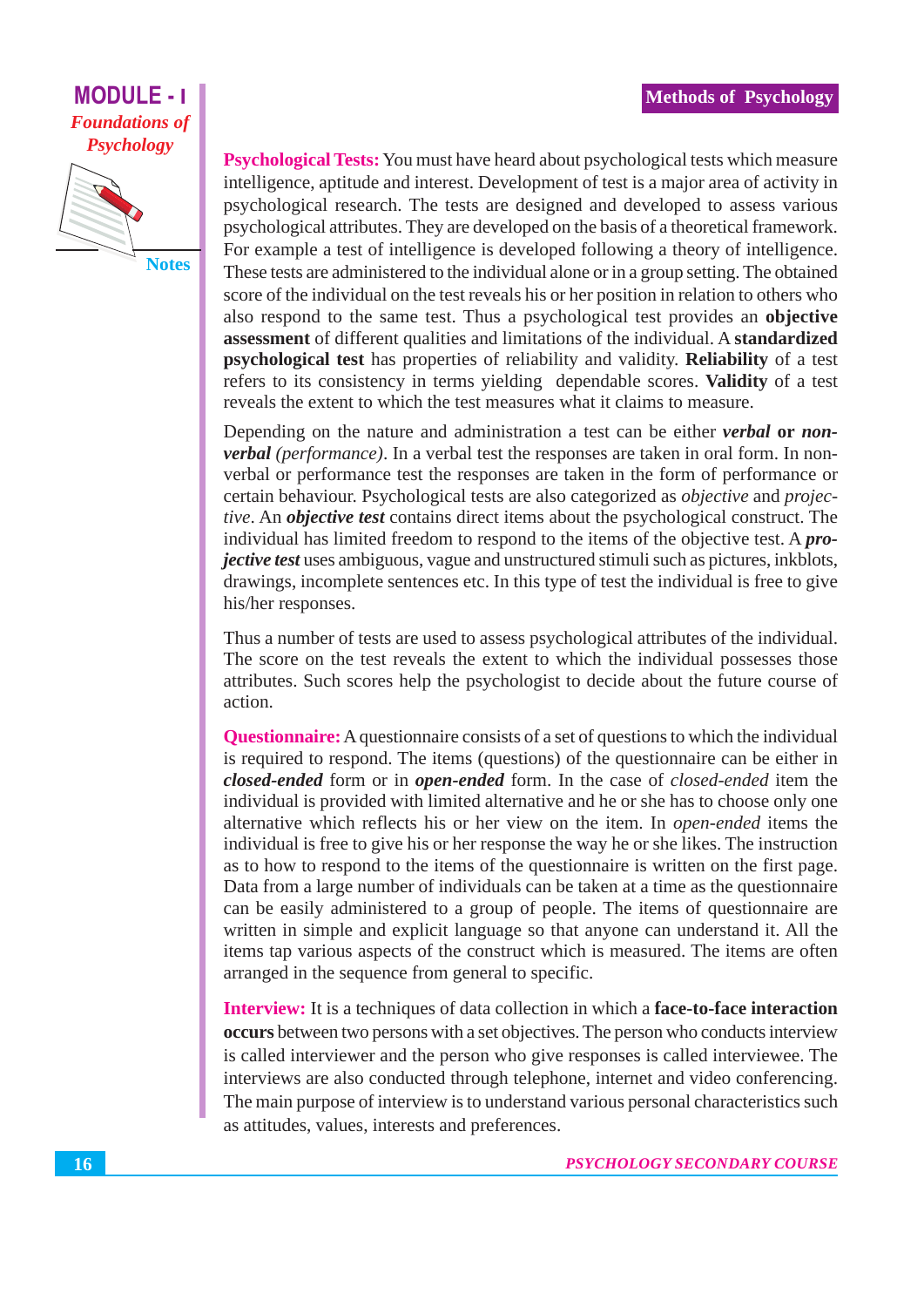#### **Methods of Psychology**

Two types of interviews are often used to obtain information. These are *structured interview* and *unstructured interview*. In the case of *structured interview* the questions are already framed with the possible response options. The interviewee is required to respond to the set of framed questions by choosing one option. For example the attribute of friendliness can be measured by giving the option ranging from 'highly friendly', 'often friendly' to 'least friendly'. Unstructured interview is a little flexible. It comprises of a variety of open-ended questions and the interviewee gives his or her responses as freely as possible. During the course of interview the interviewer also frames and reframes the questions and facilitates the entire process of interview. Conducting interview to recruit suitable candidates for a particular job is a good example of unstructured interview.

In order to conduct an interview the interviewer should possess certain skills which help him/her to elicit maximum responses from the interviewee. A skilled interviewer easily establishes rapport with the interviewee by reliving his/her anxiety and making him comfortable during the course of interview. He has command over his language which helps him to put even difficult questions in simple and lucid way in order to probe at a deeper level. He has control over his feelings and emotions which does not give any cue to the interviewee during the interview.

In the field of psychology interview is used for recruitment and selection, counseling, marketing and advertising, attitude survey etc.

In this chapter you have learnt about the various approaches that help understand the nature and causes of human behaviour, and about the different methods that help us to gain more knowledge about mental processes.



- $1 \quad A$ - provides an objective assessment of different qualities and limitations of the individual.
- $2<sup>1</sup>$ - of a test refers to its consistency in terms yielding the scores from the representative sample for which it has been designed.
- $3.$ of a test reveals the extent to which the test measures what it claims to measure
- $4 \text{ A}$ uses ambiguous, vague and unstructured stimuli such as pictures, inkblots, drawings, incomplete sentences.
- 5. The items (questions) of the question aire can be either in form or  $in -$ - form.

## **MODULE-1 Foundations of Psychology**



**Notes**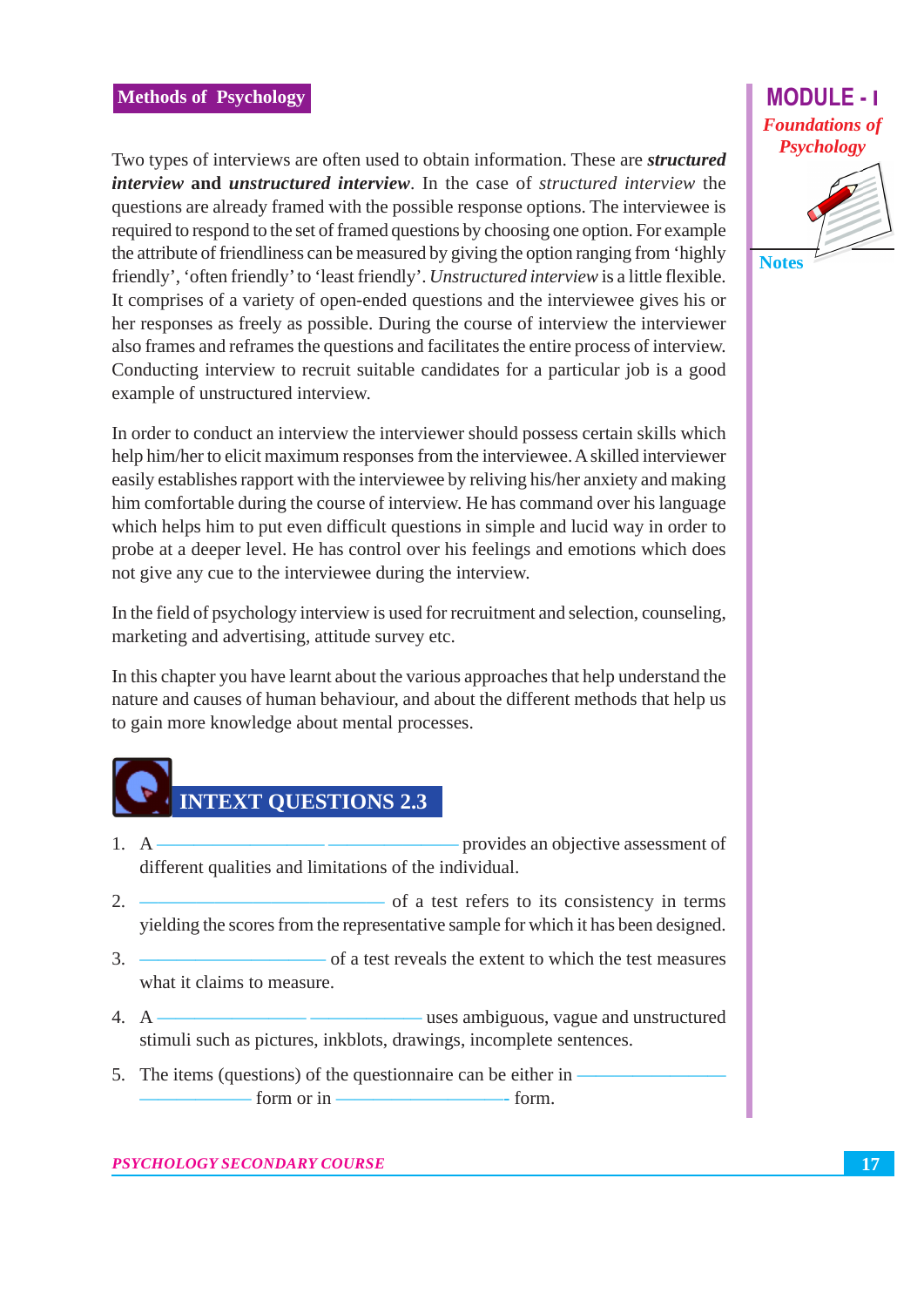- the

# **MODULE - I Foundations of Psychology**



6. Interview as one of the techniques of data collection is often referred as a between two persons with a set objective.

7. In the case of  $\frac{1}{\sqrt{1-\frac{1}{\sqrt{1-\frac{1}{\sqrt{1-\frac{1}{\sqrt{1-\frac{1}{\sqrt{1-\frac{1}{\sqrt{1-\frac{1}{\sqrt{1-\frac{1}{\sqrt{1-\frac{1}{\sqrt{1-\frac{1}{\sqrt{1-\frac{1}{\sqrt{1-\frac{1}{\sqrt{1-\frac{1}{\sqrt{1-\frac{1}{\sqrt{1-\frac{1}{\sqrt{1-\frac{1}{\sqrt{1-\frac{1}{\sqrt{1-\frac{1}{\sqrt{1-\frac{1}{\sqrt{1-\frac{1}{\sqrt{1-\frac{1}{\sqrt{1-\frac{1}{\sqrt{1-\frac{1$ questions are already framed with the possible options/

8.

- comprises of a variety of open-ended questions and the interviewee gives his or her responses as freely as possible.

# **WHAT YOU HAVE LEARNT**

- There are different approaches to explain, describe, predict and control behaviour and mental processes. The main approaches are Biological, Psychoanalytic, Behaviouristic, Humanistic and Cognitive. Scientific method has the characteristics of being objective, testable, self-correcting and replicable.
- Different methods are used to understand human behaviour. Observational method helps to describe a phenomenon in a laboratory or natural setting. It can be participant or non-participant.
- Experimental method studies the effect of one variable on another variable by manipulating one and controlling other variables.
- Case study focuses on one person. The person is studied in great detail to  $\bullet$ understand the underlying issues.
- A questionnaire consists of a set of questions, which the respondent answers. It  $\bullet$ can be an open or closed ended.
- Interview is a face-to-face interaction regarding a given topic. Interview can be  $\bullet$ structured or unstructured.

# **TERMINAL QUESTIONS**

- 1. Describe three main approaches used by psychologists to understand mental processes. Why do we need so many approaches to understand human behaviour?
- 2. Describe the characteristics of scientific method. Explain the use of observation for data collection.
- 3. Discuss the experimental method as a scientific method. Identify the techniques used to control relevant variables.
- 4. Discuss how psychological tools are used to understand human behaviour and psychological processes.